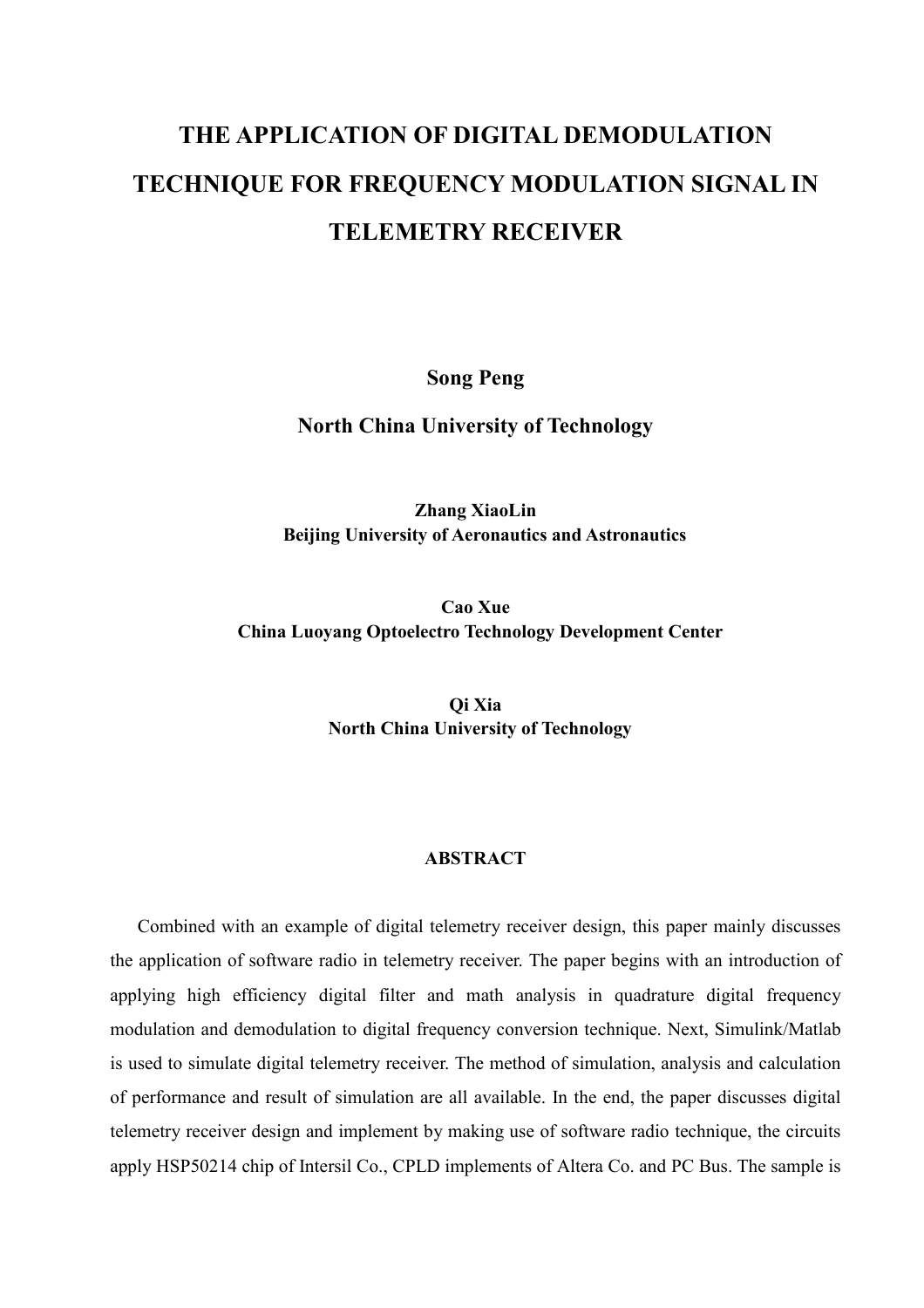an expansion card for personal computer. Result of test, performance of the receiver and conclusion are given out, which show fine performance of receiver and can be apply to practice. The lever of this technology has reached first class in the world.

#### **KEY WORDS**

Software radio, telemetry receiver, digital frequency modulation and demodulation

#### **PREFACE**

There are two directions in the development of telemetry receive system. One of them is large-scale integration telemetry ground receiver station, which characteristics are excellent performance and complete function. Another one is miniaturized, portable telemetry receiving equipment, its characteristics are small volume and low price, which is suitable for lab test, outfield test and small-scale telemetry receiving mission. It is very important equipments in need in telemetry of guided missile too.

In the past and at present, the telemetry receivers developed, manufactured or used in China and abroad are all analog. That means besides the part of radio frequency (RF), the part of intermediate frequency (IF) is also analog. According to the development of software radio technique, DSP technique and CPLD technique, the after part of IF in telemetry receiver can be completed by digital technique, which means applying software radio technique to digital down converter and digital demodulation in telemetry receiver.

Digital telemetry receiver which is applied software radio has flexible application, strong opening, small hardware volume and low cost. For example, the demodulation modules in telemetry receiver used in the past and at present must be replaced before changing to other demodulation methods. If the software radio technique is applied, the same functions can be accomplished by simple setups.

#### THE DIGITAL DEMODULATION FOR FREQUENCY MODULATION SIGNAL

#### A. Sequence Decimation and High-efficient Digital Filters

In telemetry receiver, decimation is needed in sampling signal to meet the demands of following signal processing. Decimation rate is decided by the IF bandwidth of useful signal. In high bit rate, decimation rate is lower to satisfy no distortion in signal. On the other hand, raising decimation rate and reducing sampling rate in low bit rate in order to gain higher order of digital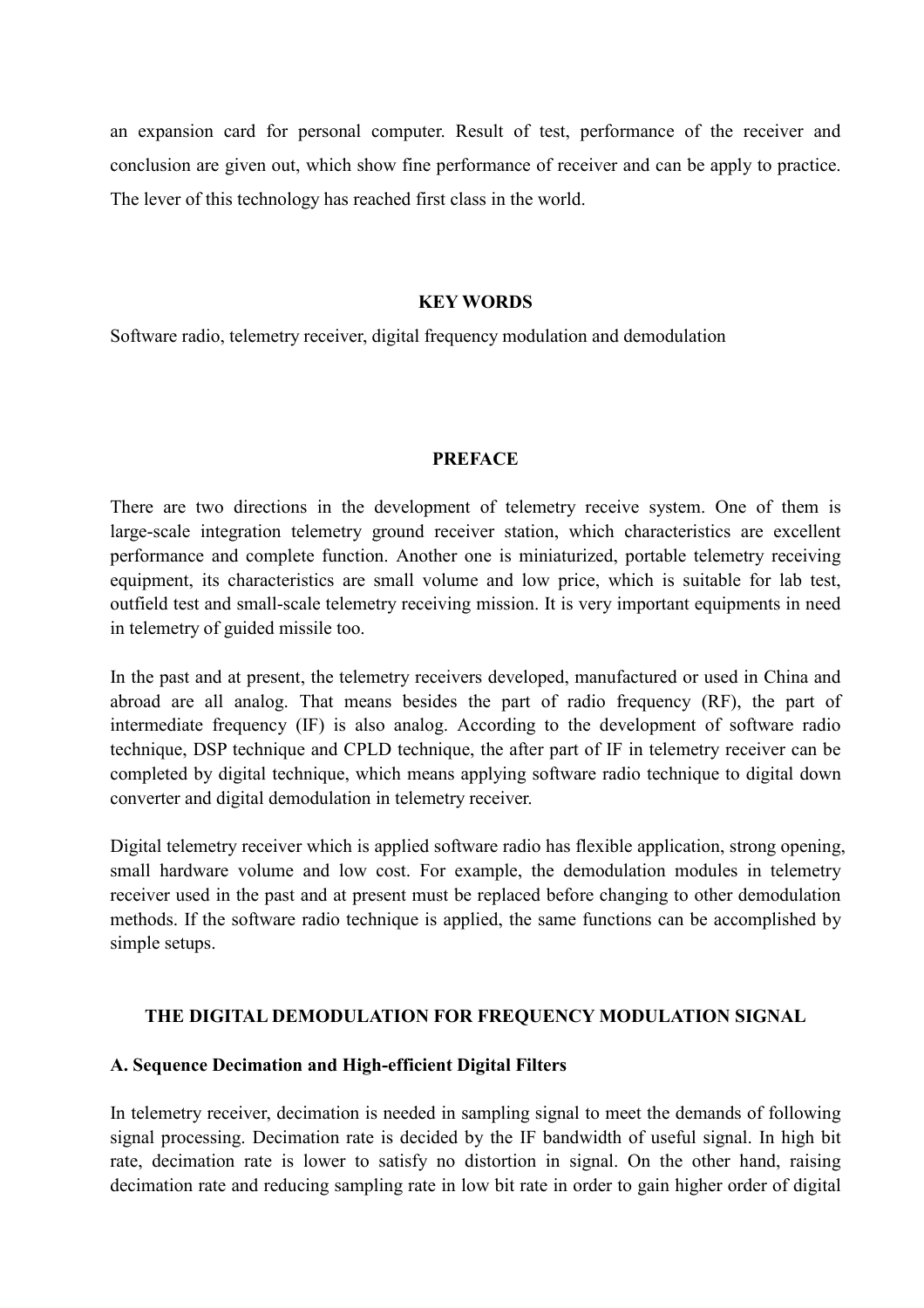filter and improve system performance.

High-efficient digital filters used in software radio are mainly FIR Filter, HB Filter and CIC Decimating Filter.

# **B. Quadrature Digital Demodulation for Frequency Modulation Signal**

Demodulation methods can be roughly divided into two kinds: coherent demodulation and incoherent demodulation. Generally speaking, the performance of coherent demodulation is better than incoherent demodulation. In digital domain, coherent demodulation is commonly used. Digital coherent demodulation is similar to analog coherent demodulation in principle; both of them need a local carrier which has exactly the identical frequency and phase as modulation signal to coherent demodulate. The output of demodulation will be seriously distorted with the unsatisfied identical frequency and phase. Because quadrature digital demodulation can overcome these weaknesses to a certain extent, so it is usually used.

# a. Ouadrature Transforming Adopted the Digital Mixing Method

The so-called digital mixing quadrature transforming is that the orthogonal local oscillators  $cos(\omega_0 n)$  and  $sin(\omega_0 n)$  are both multiplied by the input signal sequence, then let them pass through the low-pass filter to achieve orthogonality, as Fig.1 shows.



Fig.1 Baseband Quadrature Transforming for Real Signal

From the figure above, it can be seen that the generation and multiplication of the two orthogonal local oscillators is the result of mathematical operation which means orthogonality can be guaranteed completely. In addition, signal spectrum will be moved to zero frequency through quadrature transforming adopted the digital mixing method, which is beneficial to the following filter and demodulation.

b. Digital quadrature demodulation for frequency modulation signal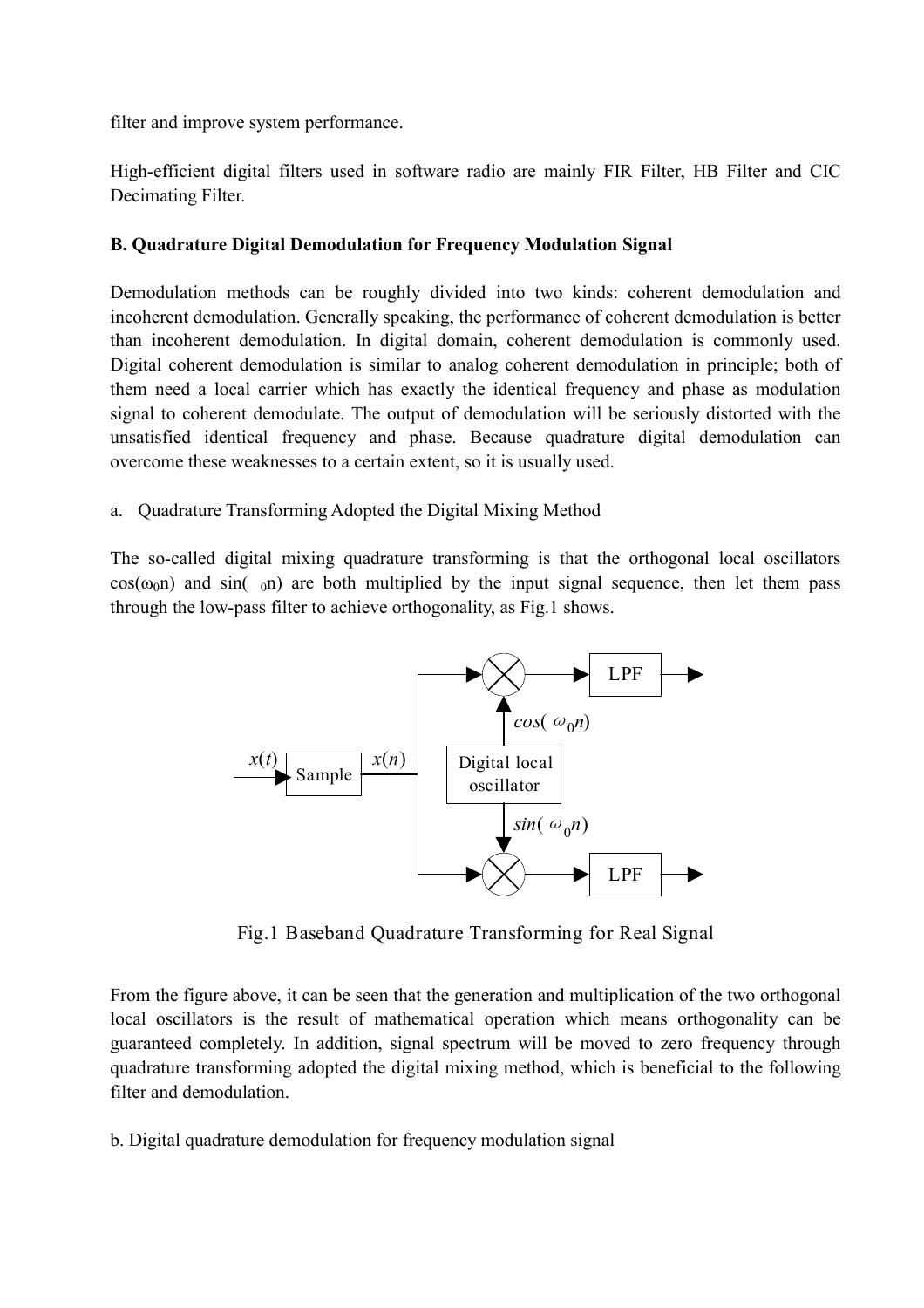The expression of frequency modulation signal:

$$
S(n) = A_0 \cos[\omega_c n + k \sum m(n) + \phi_0]
$$
 (1)

In the expression, k is a factor of proportionality,  $\phi_0$  is constant. The signal will be moved to zero frequency by digital mixing quadrature transforming and after the orthogonal decomposition, the result is:

$$
In phase component: XI(n) = A0 cos[k\sum m(n) + \phi0]
$$
 (2)

Orthogonal component:  $X_o(n) = A_o \sin[k \sum m(n) + \phi_0]$  $(3)$ 

The ratio of orthogonal component to inphase component make arc tangent operation will get the phase information:

$$
\phi(n) = \arctg\left[\frac{X_Q(n)}{X_I(n)}\right] = k \sum m(n) + \phi_0 \tag{4}
$$

Then carrying on difference to phase can get modulation signal.

$$
\phi(n) - \phi(n-1) = m(n) \quad (5)
$$

FM signal has strong ability of resisting mismatch of carrier when the method of quadrature demodulation is used to demodulate. And when there are differences in frequency and phase between the local carrier and the carrier of the signal, the inphase component and orthogonal component can be expressed as:

$$
X_1(n) = A_0 \cos[\Delta \omega \cdot n + k \sum m(n) + \Delta \phi]
$$
 (6)  

$$
X_Q(n) = A_0 \sin[\Delta \omega \cdot n + k \sum m(n) + \Delta \phi]
$$
 (7)

Similarly, the ratio of orthogonal component and inphase component make arc tangent operation will get modulation signal:

$$
arctg\left[\frac{X_Q(n)}{X_I(n)}\right] - arctg\left[\frac{X_Q(n-1)}{X_I(n-1)}\right]
$$
(8)  
=\left[\Delta\omega \cdot n + k\sum m(n) + \Delta\phi\right] - \left[\Delta\omega \cdot (n-1) + k\sum m(n-1) + \Delta\phi\right]  
=\Delta\omega + m(n) (9)

Therefore, when there are constant difference in frequency and phase in carrier, demodulation output will increase a direct-current component  $\Delta \omega$ , so subtract the direct-current component from the output can get the original modulation signal.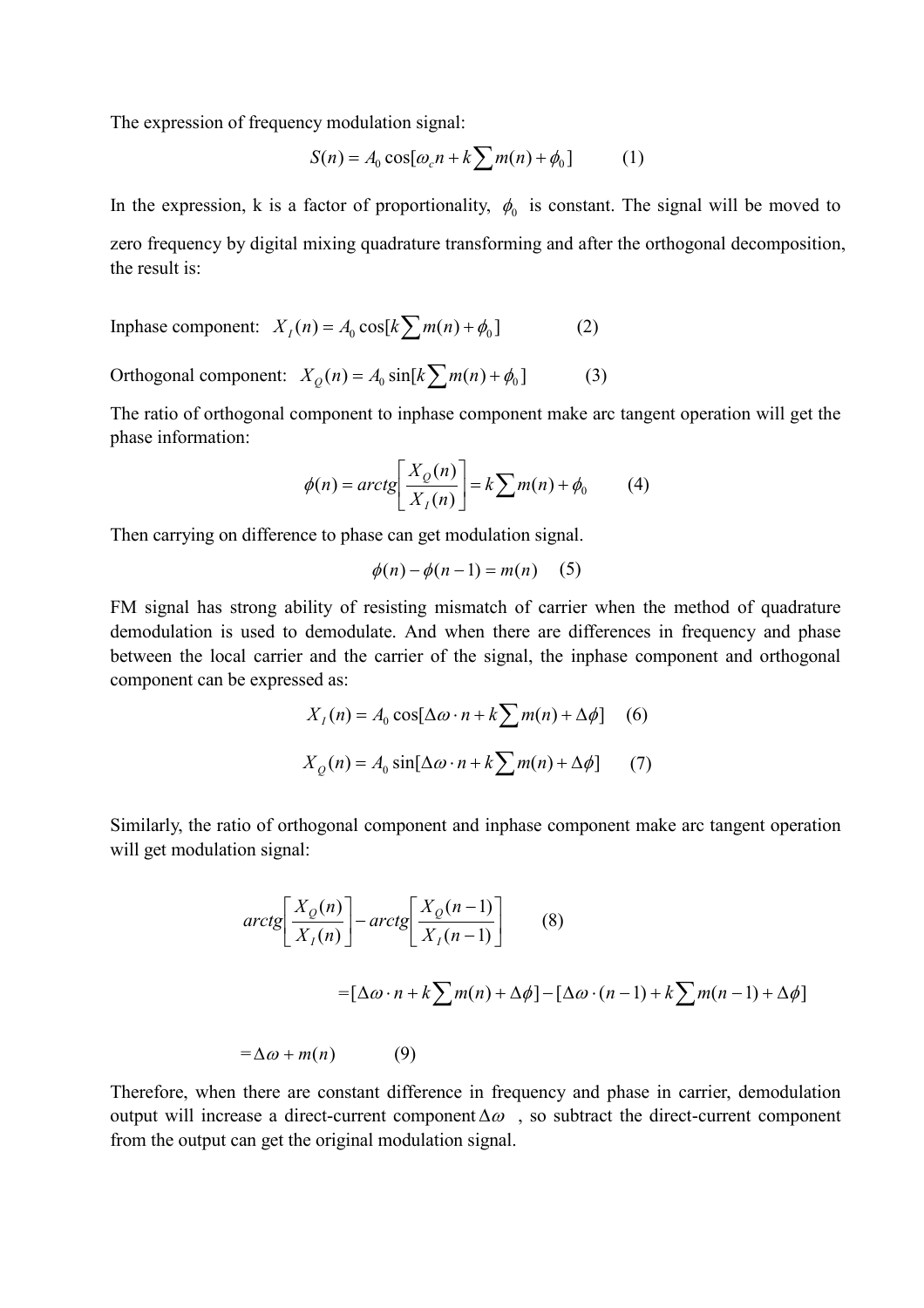# USE SIMULINK/MATLAB TO SIMULATE DIGITAL DOWN CONVERSION AND DIGITAL FREQUENCY MODULATION AND **DEMODULATION**

The digital demodulation part mainly includes the following three segments: digital down conversion, digital filter and digital frequency discriminator. All of them can be realized by the special-purpose devices, they can also be realized by programmable devices such as DSP and FPGA. The development period will be shorter if the special-purpose devices are used, but it is limited by conditions, such as function of the device and speed, etc. At the same time, it can be designed flexibly by the programmable devices, the quick development of the device provides very good guarantee to the speed, but on the other side, the design period is relatively longer. Considering the system designing requirements and factors above synthetically, the HSP50214 of Intersil Co. was used as the digital demodulation chip in this system.

## **A.System Performance**

According to the system request of missile telemetry system and the level of techniques at present, the technical performance are following:

- $\bullet$  Bit Rate:  $\leq$ 2Mbps
- $\bullet$  Output of IF: 160MHz (first frequency of down converter)
- Sampling Rate of Band-pass: 48Mbps
- Demodulation Type: FM
- $\bullet$  Video Bandwidth:  $\leq$ 1.4MHz adjustable in succession
- $\bullet$  IF Bandwidth:  $\leq$ 4MHz adjustable in succession
- Size (the part of RF included): full-size ISA, which can be put in computer
- $\bullet$  Control Bus: ISA Bus
- Control Functions of Computer: Tuning of local oscillator, IF and video bandwidth, AGC time constant

## **B. Sample and Orthogonalize of Signal**

In this system, 160MHZ IF signal is acquired to digital domain by sampling rate of 48Mbps at first. Take the highest bit rate of 2Mbps as the example, the following will explain the process of sampling and orthogonalize of signal.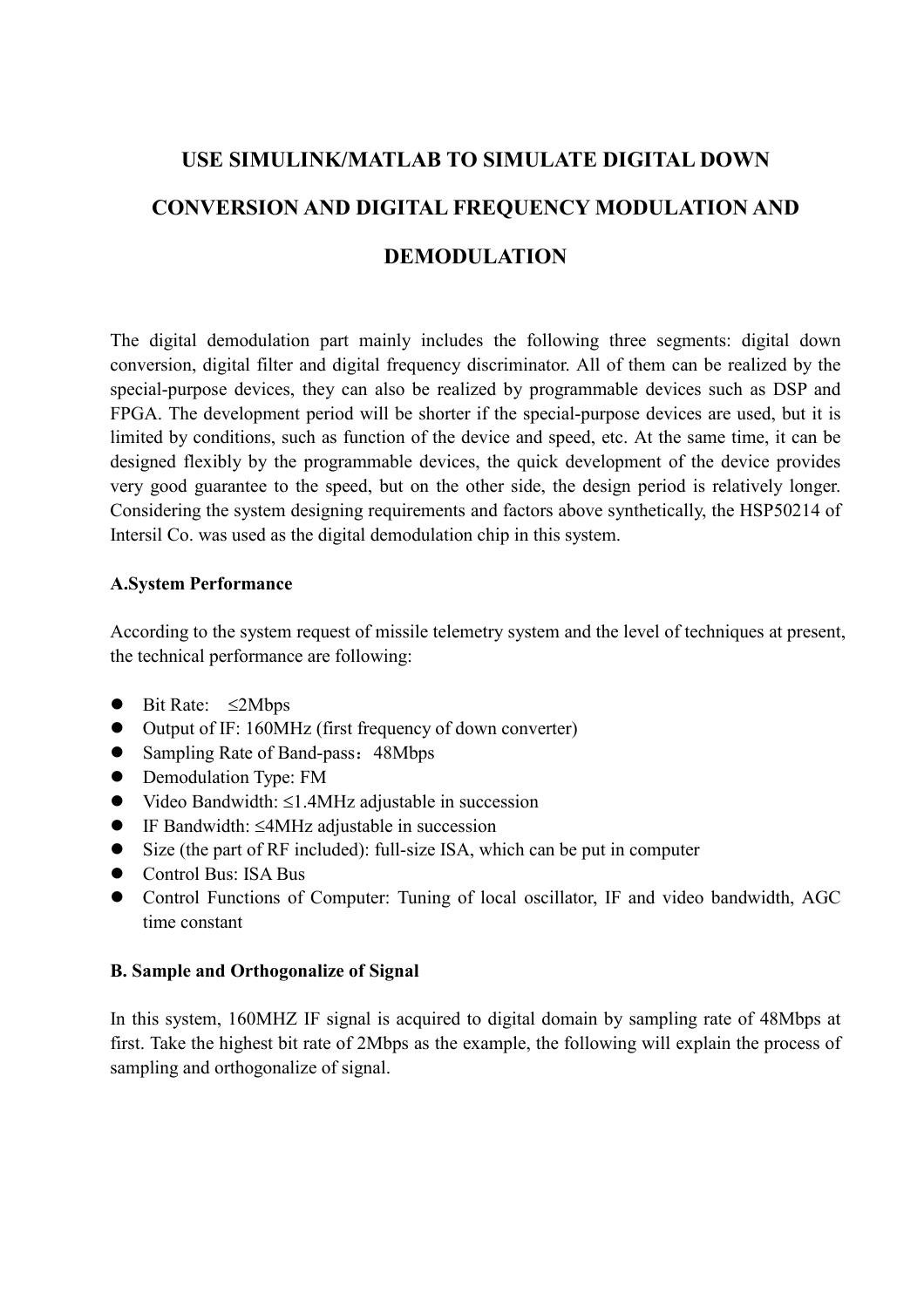

Fig.2 Sampling of the Signal and Orthogonality of the Spectrum

As Fig. 2(a) shows, the centre frequency of the signal is 16MHZ after 48Mbps sampling. Because the signal is real signal, there will be mirror image frequency on  $-16MHz$ . Then superheterodyne mixing is carried on in the analog part, in fact the signal of  $-16MHZ$  is the original signal spectrum and the signal of 16MHZ is the mirror spectrum of the original signal.

In order to move centre frequency of original signal to zero frequency, here the signal is multiplied by orthogonal local oscillator (the frequency of which is 16MHz). Because the signal multiplied by  $e^{j\omega}$  in time domain is equivalent to signal ads  $\omega$  in frequency domain, so after the signal multiplied by 16MHZ orthogonal local oscillator the spectrum is as Fig. 2(b) shows. From the figure, the centre frequency of original signal is zero, and on  $-16MHz$  there is an inhibitory mirror image frequency needed.

#### C. Decimation and Filter of Signal

In HSP50214, the AGC loop needs six clock periods to make operation, so the sampling rate of signal must be reduced, and the maximum order of real symmetrical FIR filter is:

$$
N_{Taps} = (PROGCLK / f_{SAMP} - 1) \times 2 \tag{9}
$$

In the expression, PROGCLK is the processing clock speed. is the sampling rate of the  $f_{\rm samp}$ signal dealt by FIR. So:

$$
N_{\text{Tans}} = (R-1) \times 2 \qquad (10)
$$

R is the decimation rate before FIR filtering for the system. It can be seen that the decimation rate is bigger in earlier stage; the FIR filter order is higher in later stage.

In order to suppress the mirror frequency and noise out of useful band, resisting aliasing filter should be adopted before decimation. Both CIC decimation structure and HB decimation structure require the bandwidth of the signal to try their best to be narrow, usually useful signal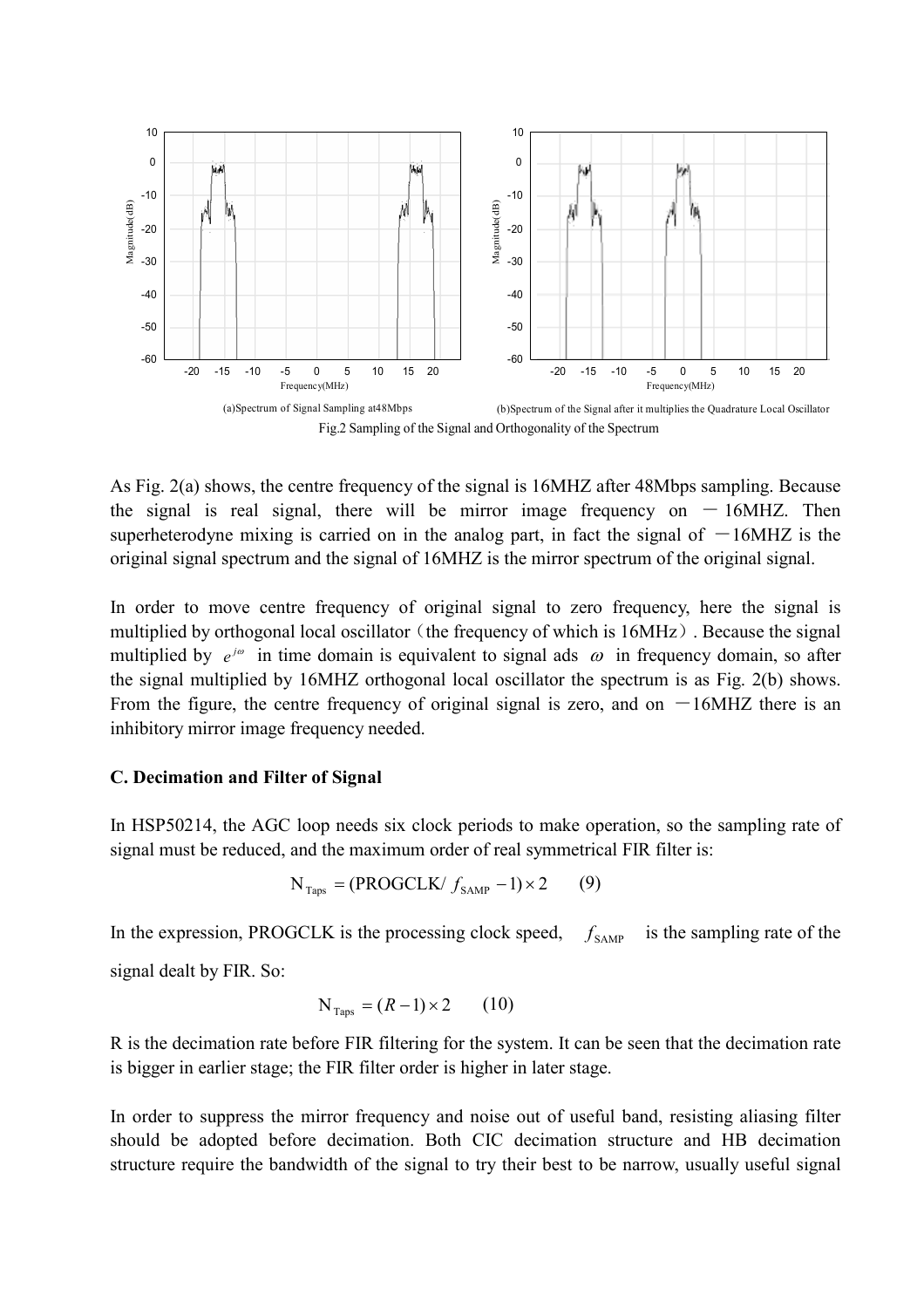bandwidth should not exceed 1/8 of sampling rate after decimation in CIC, 1/4 of sampling rate after decimation in HB.

As to 2Mbps bit rate, signal spectrum is concentrating on the inside bandwidth of  $[-1Mz,$ 1MHz]. Because the signal will be decimated 6 times at least, the useful bandwidth of signal has already been 1/8 of the sampling rate after decimating 6 times of CIC, so it will skip over HB decimation at this moment. The spectrum is as Fig.3 shows after six orders of CIC filtering and decimation.



There are many decimation methods when modulation terminal is the signal in low bit rate, which can still keep the low decimation rate, increase CIC decimation rate or use HB decimation after CIC decimation. The system performance will be different depending on the decimation method; the best method of different bit rate must be decided by practice.

Different windows function leads differences in characteristics of stopband and transition band of filter. The transition band of Rectangular window is the narrowest in common use, but there is rise and fall in pass-band and relatively bad suppression in stopband. The stopband of Blackman window is the best in suppression, but at the same time the transition band is the widest. Because there are more factors which will influence actual signal, what kind of window function will have better function is also decided by practice.

## **D. Digital Quadrature Demodulation**

Carry on pole coordinate conversion of signal in plural domain; it will get the phase information of signal as Fig. 4 (a) shows: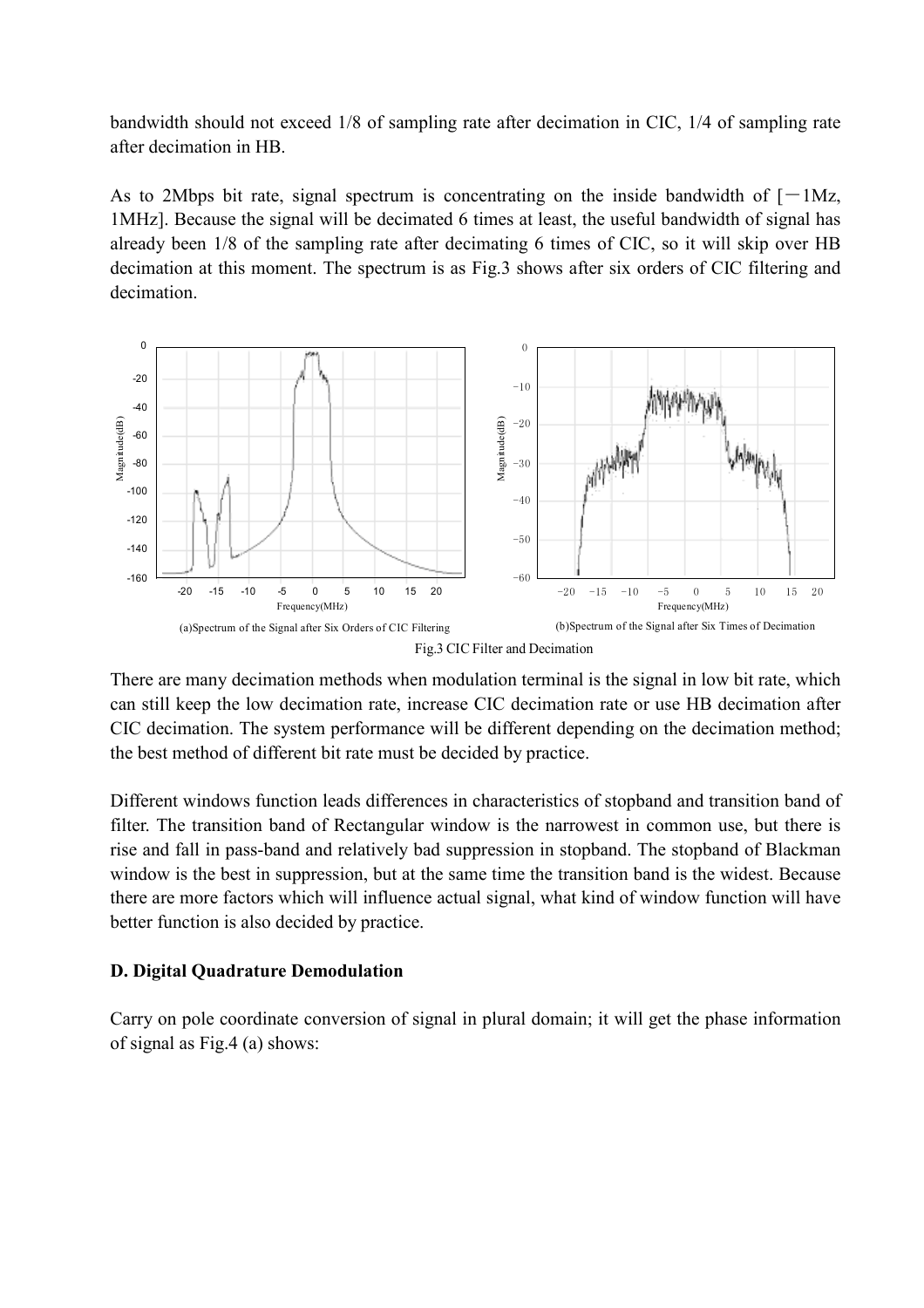

Fig.4 Waveform of Digital Modulation and Demodulation

Go on difference for phase, it will get the frequency information of signal as Fig.4 (b) shows. Go on video filter by FIR filter, it will get demodulation output signal as Fig.4(c) shows. Comparing Fig.4(c) with Fig.4 (d), it can be found out that demodulation output signal is the result of limiting bandwidth of original modulation signal then adding to noise. There is not obvious distortion in the waveform.

# **IMPLEMENT OF DIGITAL DEMODULATION TECHNIQUE FOR**

# SIGNAL IN FREQUENCY MODULATION IN TELEMETRY RECEIVER

# A. Circuit Design and Implement

The structure diagram of the circuit is as Fig.5 shows:



Fig.5 Structure of the Circuit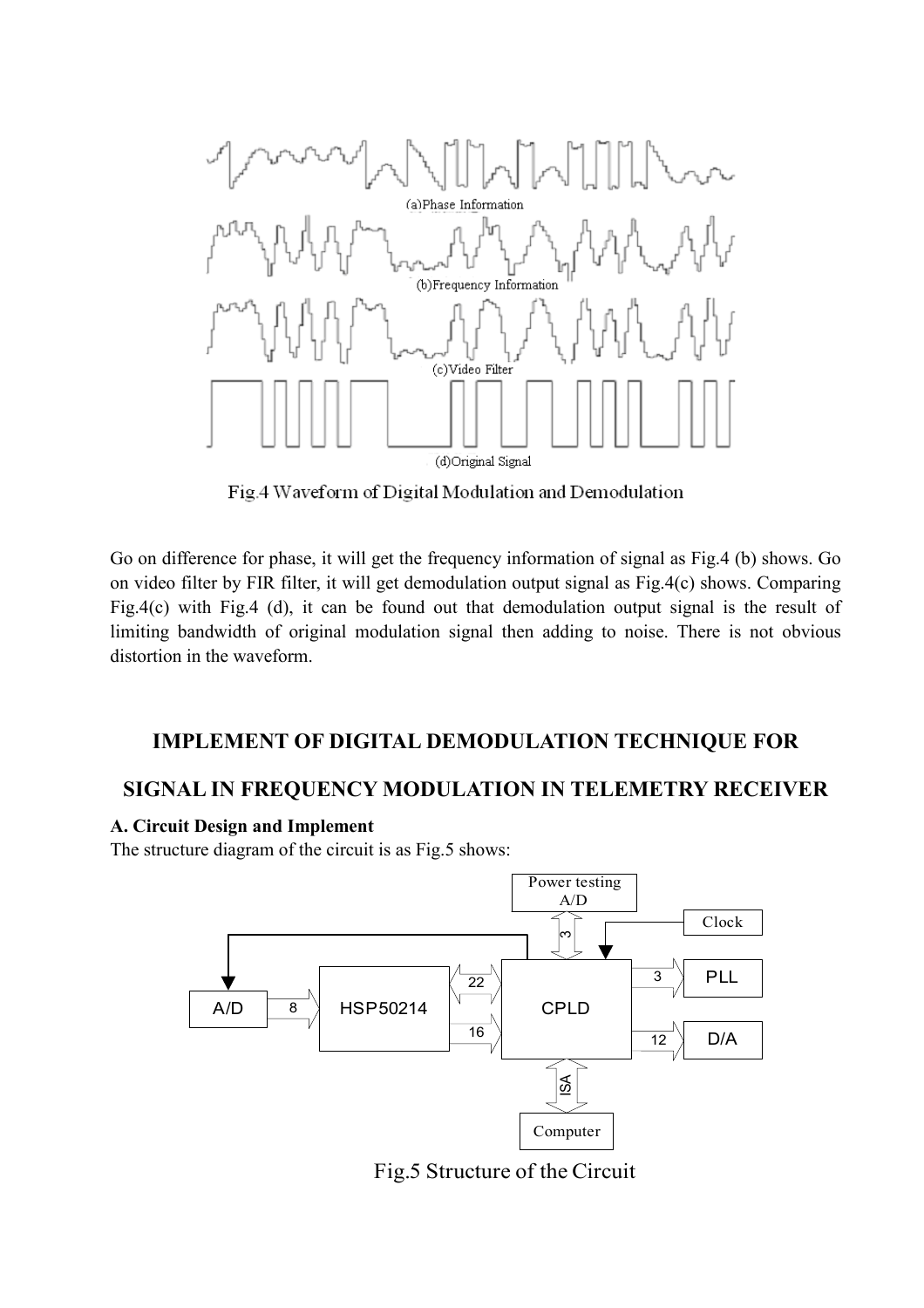#### **B.** Test results and Analysis of Performance

The signal with only 100 KHz frequency is inputted in modulation, and amplitude of which is invariable. Change the frequency deviation of the signal generator then observe the virtual value of the output voltage, the result is as Fig.6 shows, except that voltmeter changes the rang of measurement which causes the jump of the output amplitude with 600 kHz frequency deviation, the virtual value of output voltage that measured in voltmeter at the same rang has the linear relationship with frequency deviation of the signal.



# **CONCLUSION**

In the telemetry receive station based on PC bus; telemetry receiver is important assembly. With expending of the telemetry application domain, the demand for the small volume, low price portable telemetry receiving equipments is increasing day by day. Thus, we have developed the telemetry receiver based on ISA bus: according to the development of receiver techniques and combining to software radio techniques, the systematic design plan of only one down frequency conversion in preceding analog circuits have proposed. With the application of software radio theory confirming the digital demodulation algorithm and the simulation of full process of digital demodulation by Matlab in the after part of IF, Debugging of the primary product and performance testing have been finished. The test results indicate its technique level has already reached the international advanced level.

The next job can be add demodulation modes, such as PM, BPSK, QPSK, etc, raise the bit rate of demodulation output further and realize PCI bus controls the interface. The final target of the development is making the function of the receiver more perfect.